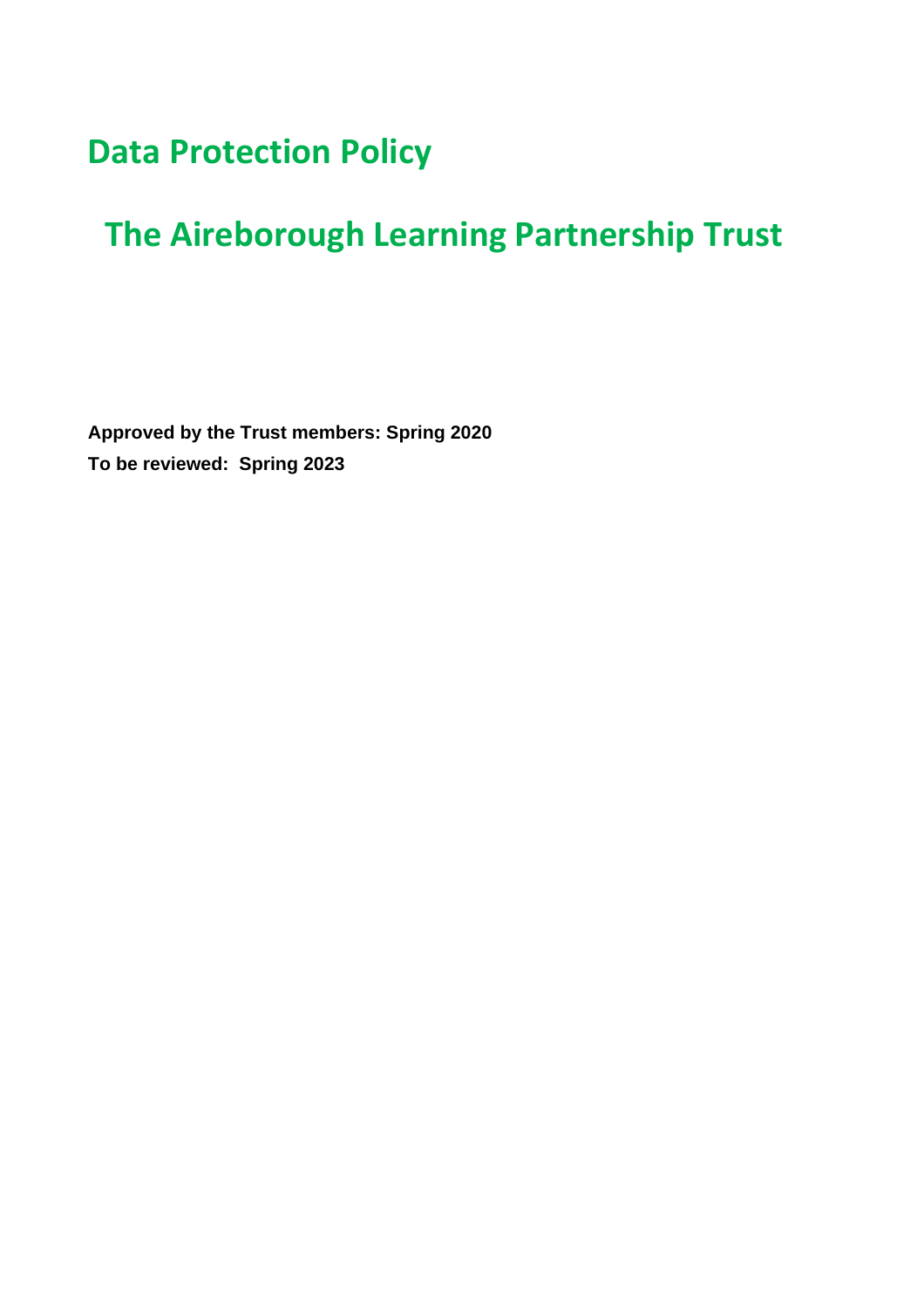### **1. Aims**

The Aireborough Learning Partnership Trust (ALPT) aims to ensure that all personal data about staff, pupils, parents, governors, visitors and other individuals is collected, stored and processed in accordance with the General Data [Protection Regulation \(GDPR\)](http://data.consilium.europa.eu/doc/document/ST-5419-2016-INIT/en/pdf) and the provisions of the Data Protection Act 2018 (DPA 2018).

This policy applies to all personal data, regardless of whether it is in paper or electronic format.

## **2. Legislation and guidance**

This policy meets the requirements of the GDPR and the provisions of the DPA 2018. It is based on guidance published by the Information Commissioner's Office (ICO) on the [GDPR](https://ico.org.uk/for-organisations/guide-to-the-general-data-protection-regulation-gdpr/) and the ICO's [code of practice for subject access](https://ico.org.uk/media/for-organisations/documents/2014223/subject-access-code-of-practice.pdf)  [requests.](https://ico.org.uk/media/for-organisations/documents/2014223/subject-access-code-of-practice.pdf)

It meets the requirements of the [Protection of Freedoms Act 2012](https://www.legislation.gov.uk/ukpga/2012/9/part/1/chapter/2) when referring to our use of biometric data. It also reflects the ICO's [code of practice](https://ico.org.uk/media/for-organisations/documents/1542/cctv-code-of-practice.pdf) for the use of surveillance cameras and personal information.

In addition, this policy complies with regulation 5 of the Education (Pupil Information) (England) Regulations 2005, which gives parents the right of access to their child's educational record.

## **3. Definitions**

| <b>Term</b>                         | <b>Definition</b>                                                                                                                               |
|-------------------------------------|-------------------------------------------------------------------------------------------------------------------------------------------------|
| Personal data                       | Any information relating to an identified, or<br>identifiable, living individual.                                                               |
|                                     | This may include the individual's:                                                                                                              |
|                                     | Name (including initials)<br>$\bullet$                                                                                                          |
|                                     | Identification number<br>$\bullet$                                                                                                              |
|                                     | Location data<br>$\bullet$                                                                                                                      |
|                                     | Online identifier, such as a username                                                                                                           |
|                                     | It may also include factors specific to the individual's<br>physical, physiological, genetic, mental, economic,<br>cultural or social identity. |
| Special categories of personal data | Personal data which is more sensitive and so needs<br>more protection, including information about an<br>individual's:                          |
|                                     | Racial or ethnic origin                                                                                                                         |
|                                     | Political opinions<br>$\bullet$                                                                                                                 |
|                                     | Religious or philosophical beliefs<br>$\bullet$                                                                                                 |
|                                     | Trade union membership                                                                                                                          |
|                                     | Genetics                                                                                                                                        |
|                                     | Biometrics (such as fingerprints, retina and<br>iris patterns), where used for identification                                                   |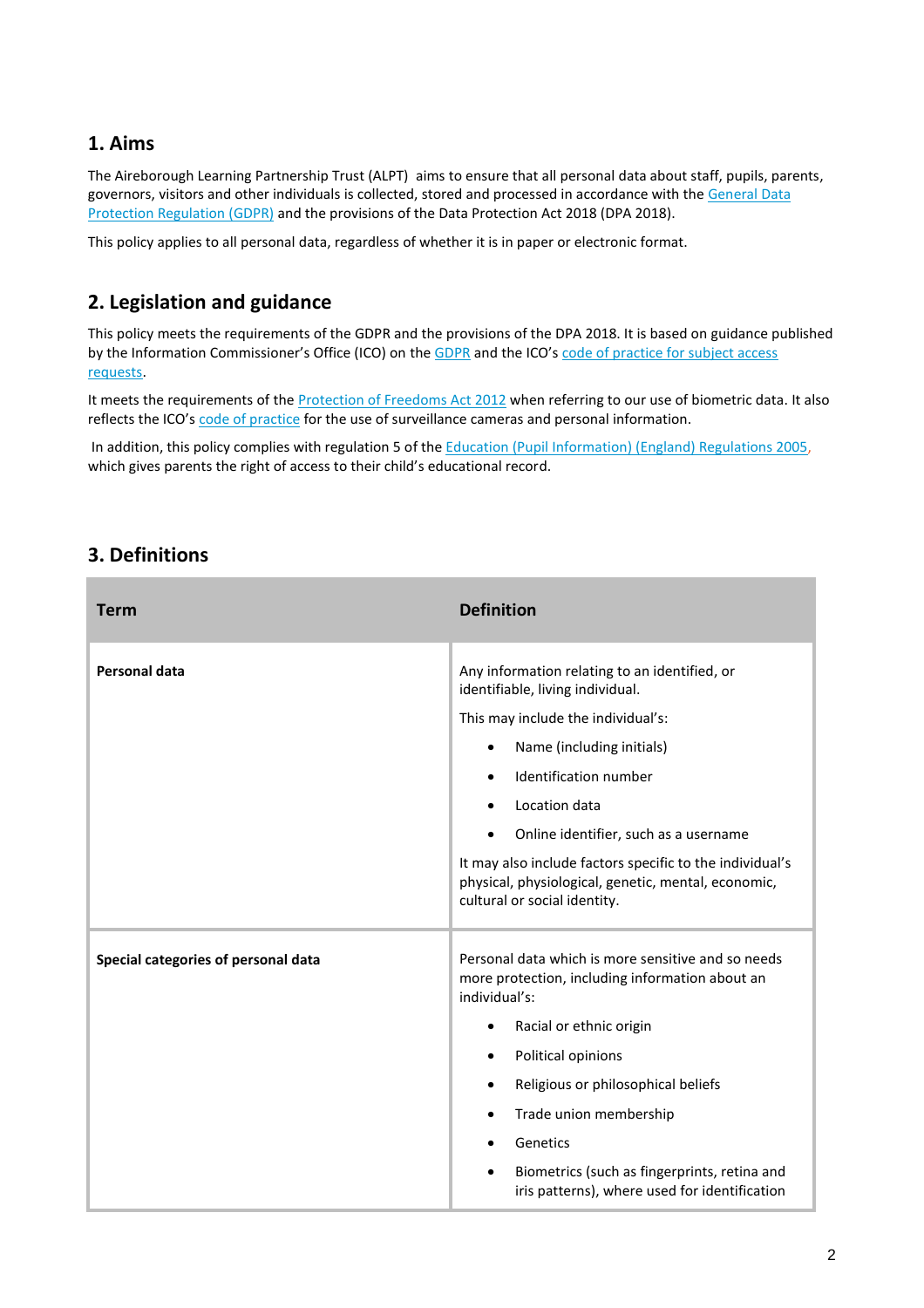|                      | purposes<br>Health – physical or mental<br>Sex life or sexual orientation                                                                                                                                                        |
|----------------------|----------------------------------------------------------------------------------------------------------------------------------------------------------------------------------------------------------------------------------|
| Processing           | Anything done to personal data, such as collecting,<br>recording, organising, structuring, storing, adapting,<br>altering, retrieving, using, disseminating, erasing or<br>destroying.<br>Processing can be automated or manual. |
| Data subject         | The identified or identifiable individual whose<br>personal data is held or processed.                                                                                                                                           |
| Data controller      | A person or organisation that determines the<br>purposes and the means of processing of personal<br>data.                                                                                                                        |
| Data processor       | A person or other body, other than an employee of<br>the data controller, who processes personal data on<br>behalf of the data controller.                                                                                       |
| Personal data breach | A breach of security leading to the accidental or<br>unlawful destruction, loss, alteration, unauthorised<br>disclosure of, or access to personal data.                                                                          |

## **4. The data controller**

The ALPT processes personal data relating to parents, pupils, staff, governors, visitors and others, and therefore is a data controller along with the partner schools and is registered as a data controller with the ICO and will renew this registration and pay the appropriate fee annually or as otherwise legally required.

# **5. Roles and responsibilities**

This policy applies to **all staff** employed by the ALPT directly and partner schools and to external organisations or individuals working on our behalf. Staff who do not comply with this policy may face disciplinary action.

#### **5.1 Trust Board**

The board has overall responsibility for ensuring that the ALPT complies with all relevant data protection obligations.

#### **5.2 Data protection officer**

The data protection officer (DPO) is responsible for overseeing the implementation of this policy, monitoring our compliance with data protection law, and developing related policies and guidelines where applicable.

The DPO will report their activities directly to the board and, where relevant, report to the board their advice and recommendations on data protection issues.

The DPO will also be the first point of contact for individuals whose data the ALPT processes, and for the ICO.

Our DPO is Richard Lewis-Ogden and is contactable on telephone 0113 3368400 or email [dataprotection@carrmanor.org.uk.](mailto:dataprotection@carrmanor.org.uk)

#### **5.3 The Trust Chair**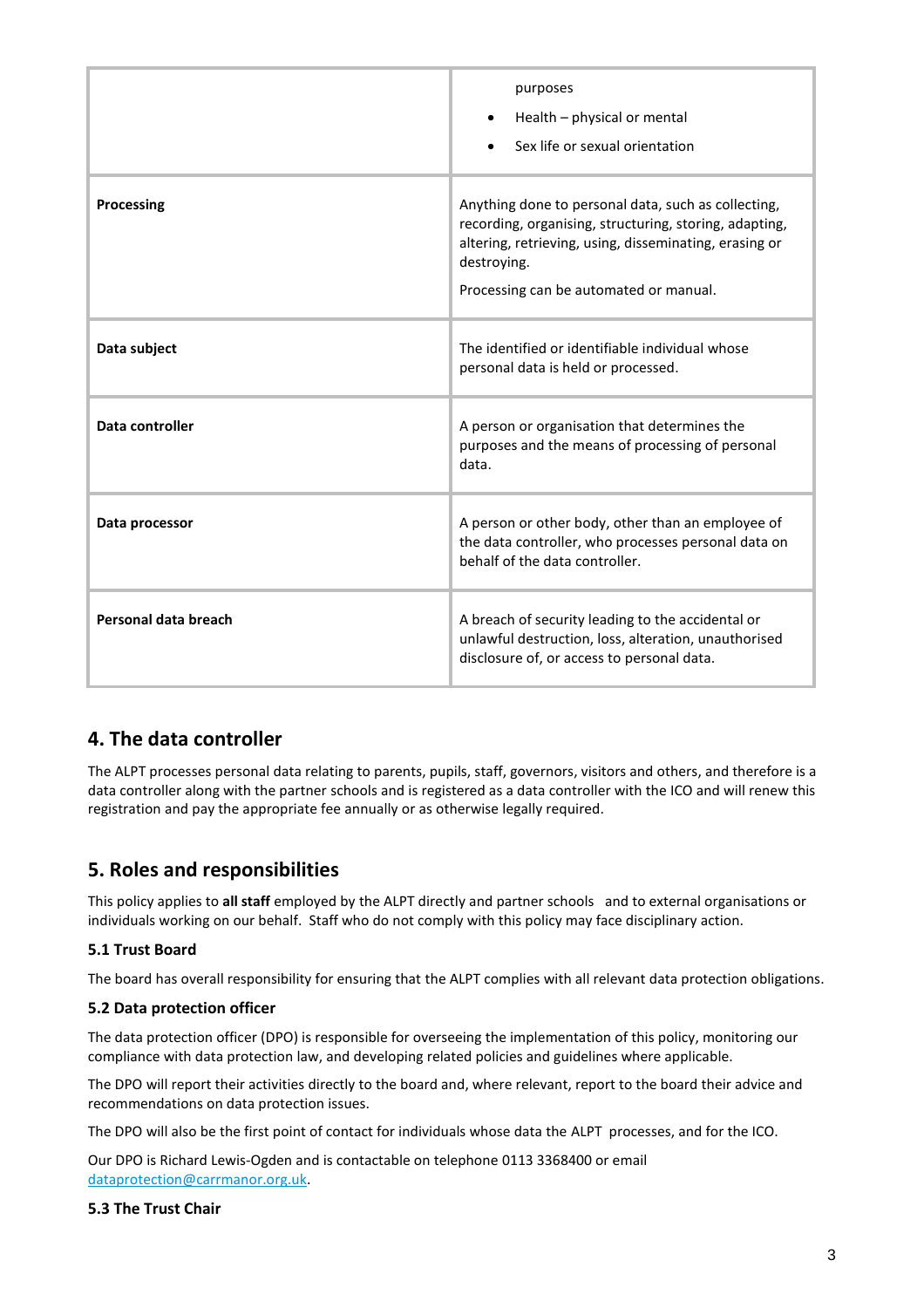The Chair acts as the representative of the data controller on a day-to-day basis.

#### **5.4 All staff (ALPT and partner schools where appropriate)**

Staff and members are responsible for:

- Collecting, storing and processing any personal data in accordance with this policy
- Informing the ALPT of any changes to their personal data, such as a change of address
- Contacting the DPO in the following circumstances:
	- o With any questions about the operation of this policy, data protection law, retaining personal data or keeping personal data secure
	- o If they have any concerns that this policy is not being followed
	- $\circ$  If they are unsure whether or not they have a lawful basis to use personal data in a particular way
	- $\circ$  If they need to rely on or capture consent, draft a privacy notice, deal with data protection rights invoked by an individual, or transfer personal data outside the European Economic Area
	- o If there has been a data breach
	- $\circ$  Whenever they are engaging in a new activity that may affect the privacy rights of individuals
	- $\circ$  If they need help with any contracts or sharing personal data with third parties

#### **6. Data protection principles**

The GDPR is based on data protection principles that we must comply with.

The principles say that personal data must be:

- Processed lawfully, fairly and in a transparent manner
- Collected for specified, explicit and legitimate purposes
- Adequate, relevant and limited to what is necessary to fulfil the purposes for which it is processed
- Accurate and, where necessary, kept up to date
- Kept for no longer than is necessary for the purposes for which it is processed
- Processed in a way that ensures it is appropriately secure

This policy sets out how the ALPT aims to comply with these principles.

## **7. Collecting personal data**

#### **7.1 Lawfulness, fairness and transparency**

We will only process personal data where we have one of 6 'lawful bases' (legal reasons) to do so under data protection law:

- The data needs to be processed so that the school can **fulfil a contract** with the individual, or the individual has asked the school to take specific steps before entering into a contract
- The data needs to be processed so that the partner schools can **comply with a legal obligation**
- The data needs to be processed to ensure the **vital interests** of the individual e.g. to protect someone's life
- The data needs to be processed so that the partner schools, as a public authority, can perform a task **in the public interest,** and carry out its official functions
- The data needs to be processed for the **legitimate interests** of the school or a third party (provided the individual's rights and freedoms are not overridden)
- The individual (or their parent/carer when appropriate in the case of a pupil) has freely given clear **consent**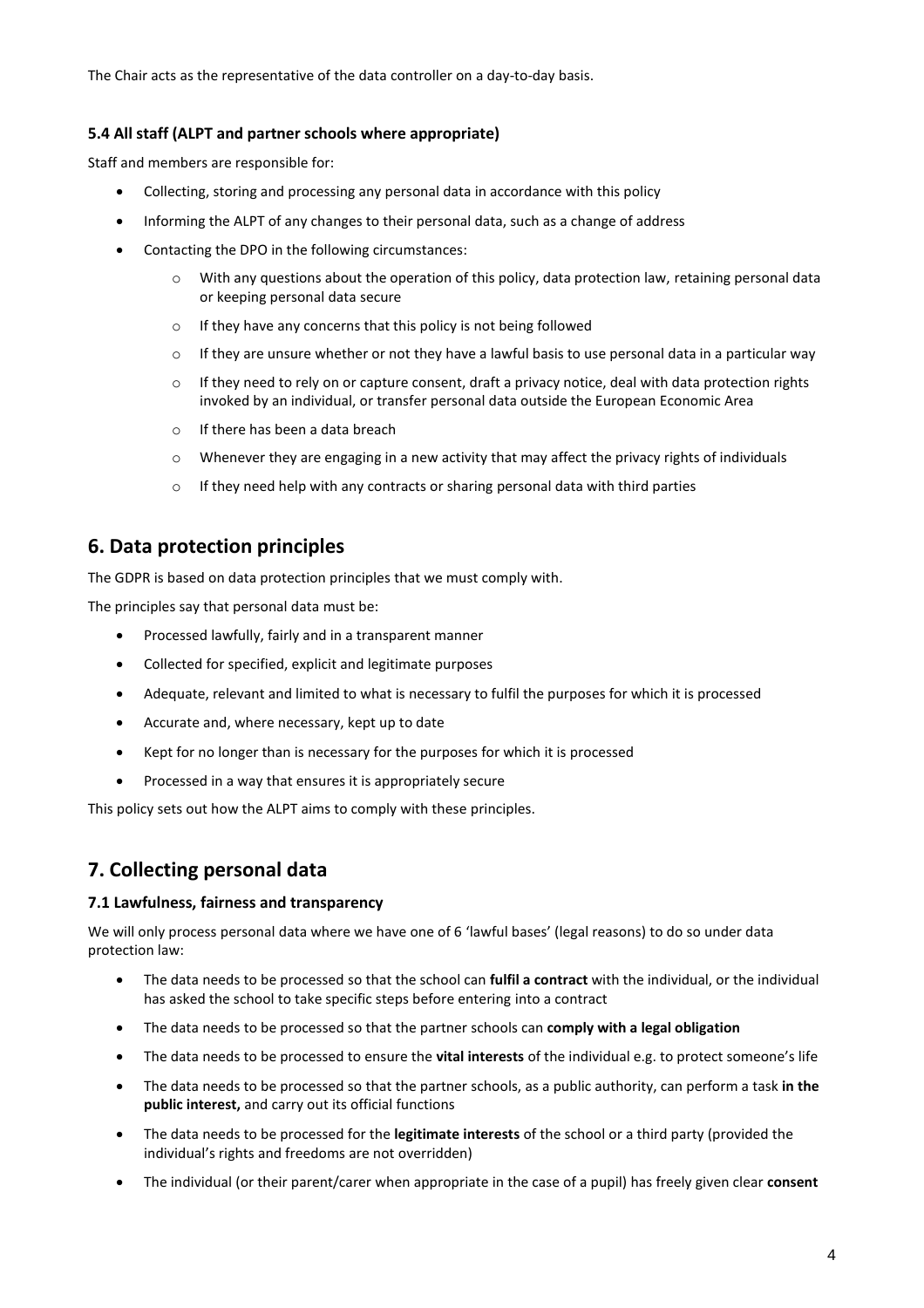For special categories of personal data, we will also meet one of the special category conditions for processing which are set out in the GDPR and Data Protection Act 2018.

Whilst the majority of digital systems we use via our partner schools are to support the teaching and learning of our pupils, and therefore we have a legal basis for processing, there may be times that we use other tools. Where we do not have explicit legal bases we intend to rely on consent as a basis for processing, we will get parental / student consent (except for online counselling and preventive services).

Whenever we first collect personal data directly from individuals, we will provide them with the relevant information or refer them to the privacy notices of the partner schools where this is more appropriate, as required by data protection law.

#### **7.2 Limitation, minimisation and accuracy**

We will only collect personal data for specified, explicit and legitimate reasons. We will explain these reasons to the individuals when we first collect their data.

If we want to use personal data for reasons other than those given when we first obtained it, we will inform the individuals concerned before we do so, and seek consent where necessary.

Staff must only process personal data where it is necessary in order to do their jobs.

When staff no longer need the personal data they hold, they must ensure it is deleted or anonymised. This will be done in line with the Information Management Society's Toolkit For Schools.

## **8. Sharing personal data**

We will not normally share personal data with anyone else, but may do so where:

- There is an issue with a pupil or parent/carer that puts the safety of our staff at risk
- We need to liaise with other agencies we will seek consent as necessary before doing this
- Our suppliers or contractors need data to enable us to provide services to our staff and pupils for example, IT companies. When doing this, we will:
	- $\circ$  Only appoint suppliers or contractors which can provide sufficient guarantees that they comply with data protection law
	- o Establish a data sharing agreement with the supplier or contractor, either in the contract or as a standalone agreement, to ensure the fair and lawful processing of any personal data we share
	- o Only share data that the supplier or contractor needs to carry out their service, and information necessary to keep them safe while working with us

We will also share personal data with law enforcement and government bodies where we are legally required to do so, including for:

- The prevention or detection of crime and/or fraud
- The apprehension or prosecution of offenders
- The assessment or collection of tax owed to HMRC
- In connection with legal proceedings
- Where the disclosure is required to satisfy our safeguarding obligations
- Research and statistical purposes, as long as personal data is sufficiently anonymised or consent has been provided

We may also share personal data with emergency services and local authorities to help them to respond to an emergency situation that affects any of our pupils or staff.

Where we transfer personal data to a country or territory outside the European Economic Area, we will do so in accordance with data protection law.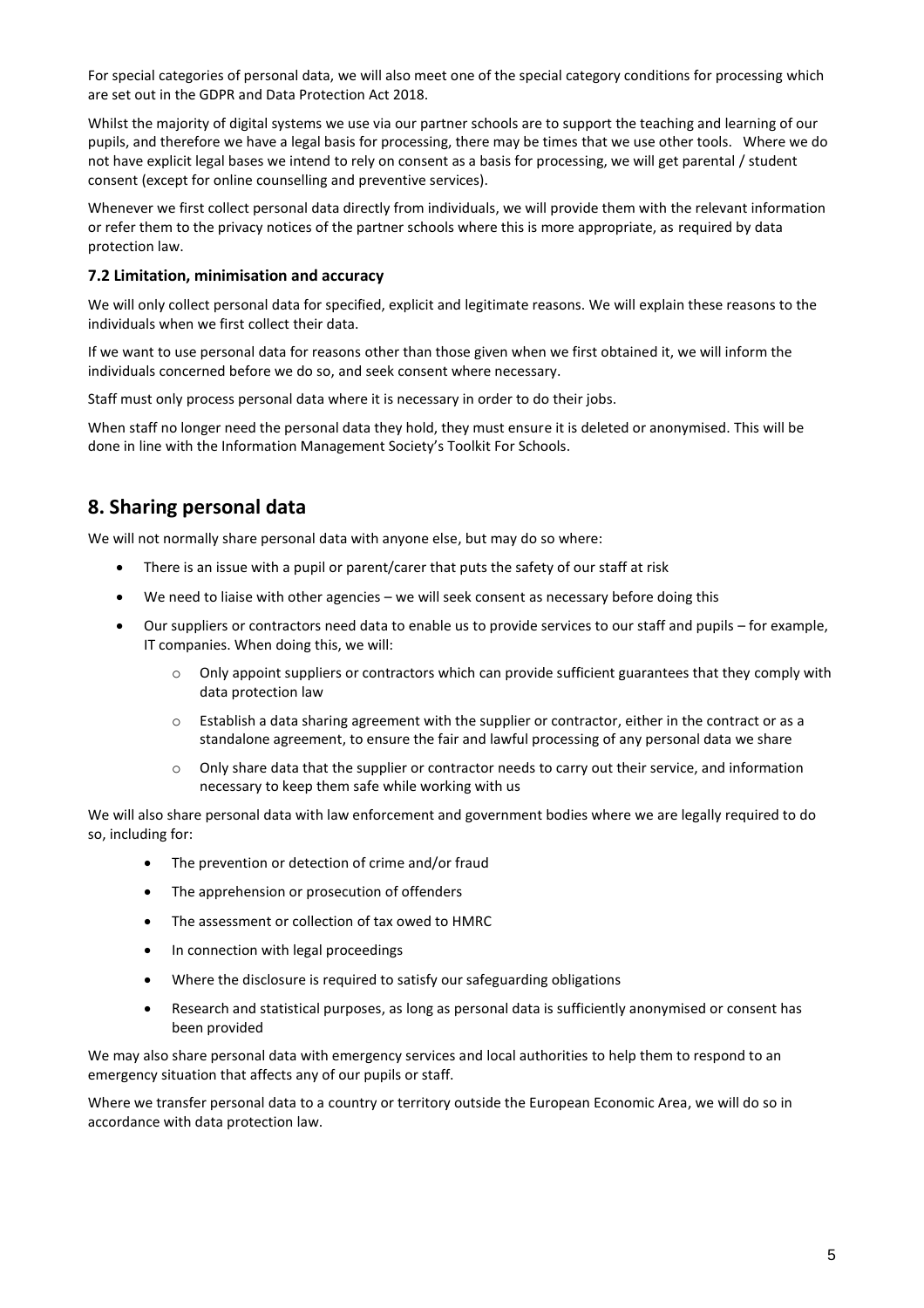# **9. Subject access requests and other rights of individuals**

#### **9.1 Subject access requests**

Individuals have a right to make a 'subject access request' to gain access to personal information that the school holds about them. This includes:

- Confirmation that their personal data is being processed
- Access to a copy of the data
- The purposes of the data processing
- The categories of personal data concerned
- Who the data has been, or will be, shared with
- How long the data will be stored for, or if this isn't possible, the criteria used to determine this period
- The source of the data, if not the individual
- Whether any automated decision-making is being applied to their data, and what the significance and consequences of this might be for the individual

Subject access requests should preferably be submitted in writing, either by letter, email or fax to the Chair of the ALPT or to the DPO. They should include:

- Name of individual
- Correspondence address
- Contact number and email address
- Details of the information requested

If staff receive a subject access request they must immediately notify their line manager and the DPO.

#### **9.2 Children and subject access requests**

Personal data about a child belongs to that child, and not the child's parents or carers. For a parent or carer to make a subject access request with respect to their child, the child must either be unable to understand their rights and the implications of a subject access request, or have given their consent.

Children below the age of 12 are generally not regarded to be mature enough to understand their rights and the implications of a subject access request. Therefore, most subject access requests from parents or carers of pupils at our school may be granted without the express permission of the pupil. This is not a rule and a pupil's ability to understand their rights will always be judged on a case-by-case basis.

#### **9.3 Responding to subject access requests**

When responding to requests, we:

- May ask the individual to provide 2 forms of identification
- May contact the individual via phone to confirm the request was made
- Will respond without delay and within 1 month of receipt of the request
- Will provide the information free of charge
- May tell the individual we will comply within 3 months of receipt of the request, where a request is complex or numerous. We will inform the individual of this within 1 month, and explain why the extension is necessary

We will not disclose information if it:

- Might cause serious harm to the physical or mental health of the pupil or another individual
- Would reveal that the child is at risk of abuse, where the disclosure of that information would not be in the child's best interests
- Is contained in adoption or parental order records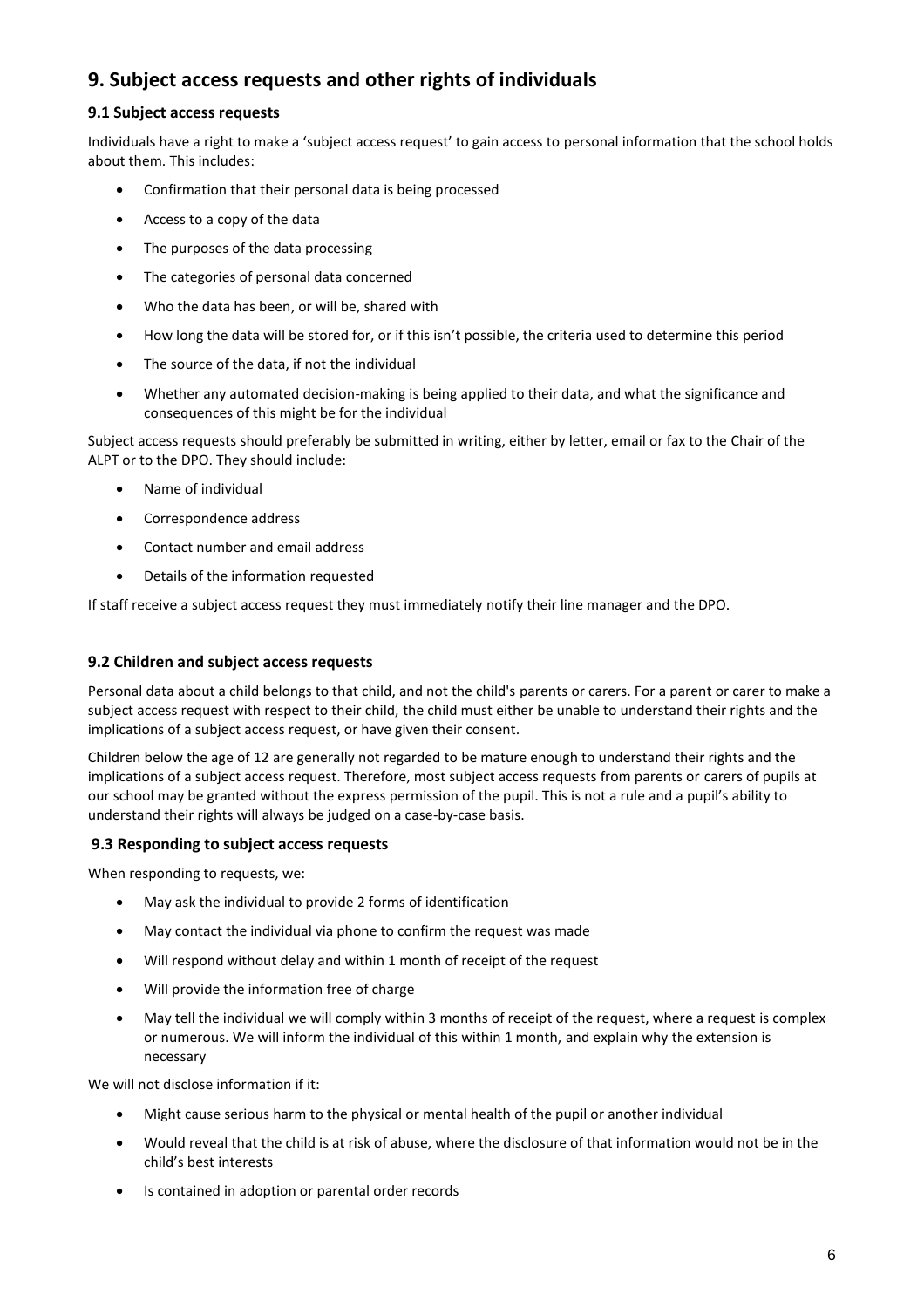• Is given to a court in proceedings concerning the child

If the request is unfounded or excessive, we may refuse to act on it, or charge a reasonable fee which takes into account administrative costs.

A request will be deemed to be unfounded or excessive if it is repetitive, or asks for further copies of the same information.

When we refuse a request, we will tell the individual why, and tell them they have the right to complain to the ICO.

#### **9.4 Other data protection rights of the individual**

In addition to the right to make a subject access request (see above), and to receive information when we are collecting their data about how we use and process it (see section 7), individuals also have the right to:

- Withdraw their consent to processing at any time
- Ask us to rectify, erase or restrict processing of their personal data, or object to the processing of it (in certain circumstances)
- Prevent use of their personal data for direct marketing
- Challenge processing which has been justified on the basis of public interest
- Request a copy of agreements under which their personal data is transferred outside of the European Economic Area
- Object to decisions based solely on automated decision making or profiling (decisions taken with no human involvement, that might negatively affect them)
- Prevent processing that is likely to cause damage or distress
- Be notified of a data breach in certain circumstances
- Make a complaint to the ICO
- Ask for their personal data to be transferred to a third party in a structured, commonly used and machinereadable format (in certain circumstances)

Individuals should submit any request to exercise these rights to the DPO. If staff receive such a request, they must immediately forward it to the DPO.

## **13. Photographs and videos**

As part of our activities, we may take photographs and record images of individuals within our partner schools. We rely on the written consent provided to partnership schools from parents/carers for photographs and videos to be taken of their child for communication, marketing and promotional materials. We will clearly explain how the photograph and/or video will be used to both the parent/carer and pupil.

Where we need parental consent, we will clearly explain how the photograph and/or video will be used to both the parent/carer and pupil. Where we don't need parental consent, we will clearly explain to the pupil how the photograph and/or video will be used.

Uses may include:

- In school magazines, brochures, newsletters, etc.
- Outside of school by external agencies such as the school photographer, newspapers, campaigns
- Online on our school website or social media pages

Consent can be refused or withdrawn at any time. If consent is withdrawn, we will delete the photograph or video and not distribute it further.

When using photographs and videos in this way we will not accompany them with any other personal information about the child, to ensure they cannot be identified.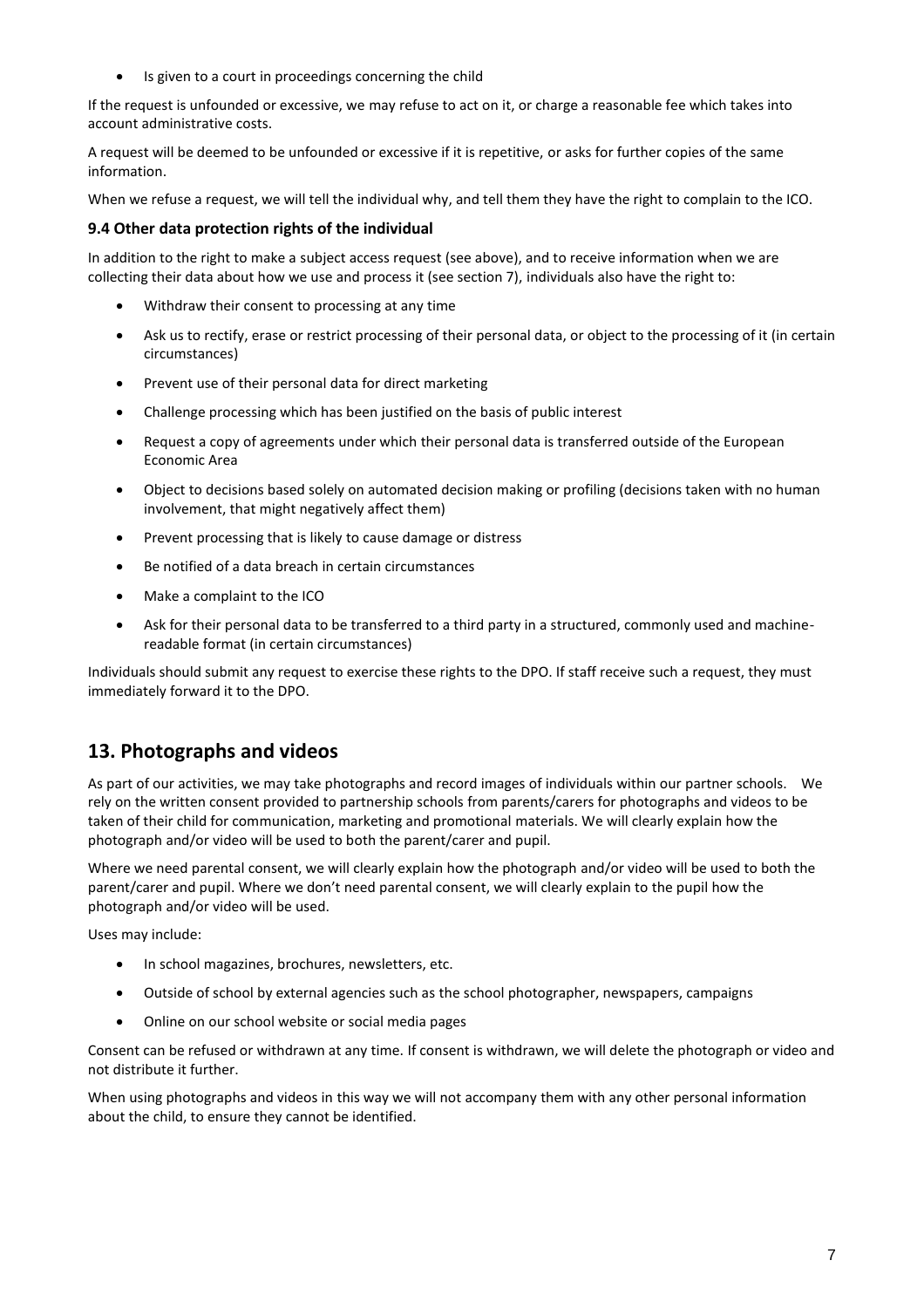# **14. Data protection by design and default**

We will put measures in place to show that we have integrated data protection into all of our data processing activities, including:

- Appointing a suitably qualified DPO, and ensuring they have the necessary resources to fulfil their duties and maintain their expert knowledge
- Only processing personal data that is necessary for each specific purpose of processing, and always in line with the data protection principles set out in relevant data protection law (see section 6)
- Completing privacy impact assessments where the processing of personal data presents a high risk to rights and freedoms of individuals, and when introducing new technologies (the DPO will advise on this process)
- Integrating data protection into internal documents including this policy, any related policies and privacy notices
- Regularly training members of staff on data protection law, this policy, any related policies and any other data protection matters; we will also keep a record of attendance
- Regularly conducting reviews and audits to test our privacy measures and make sure we are compliant
- Maintaining records of our processing activities, including:
	- $\circ$  For the benefit of data subjects, making available our name and contact details and DPO and all information we are required to share about how we use and process their personal data (via our privacy notices)
	- o For all personal data that we hold, maintaining an internal record of the type of data, data subject, how and why we are using the data, any third-party recipients, how and why we are storing the data, retention periods and how we are keeping the data secure

## **15. Data security and storage of records**

We will protect personal data and keep it safe from unauthorised or unlawful access, alteration, processing or disclosure, and against accidental or unlawful loss, destruction or damage.

In particular:

- Paper-based records and portable electronic devices, such as laptops and hard drives that contain personal data are kept under lock and key when not in use
- Papers containing confidential personal data must not be left on office and classroom desks, on staffroom tables, pinned to notice/display boards, or left anywhere else where there is general access
- Passwords that are at least 8 characters long containing letters and numbers are used to access Trust or partner school computers, laptops and other electronic devices. Staff and pupils are reminded to change their passwords at regular intervals
- Encryption software is used to protect all portable devices and removable media, such as laptops and USB devices
- Staff, pupils or governors who store personal information on their personal devices are expected to follow the same security procedures as for school-owned equipment.
- Where we need to share personal data with a third party, we carry out due diligence and take reasonable steps to ensure it is stored securely and adequately protected (see section 8)

# **16. Disposal of records**

Personal data that is no longer needed will be disposed of securely. Personal data that has become inaccurate or out of date will also be disposed of securely, where we cannot or do not need to rectify or update it.

For example, we will shred or incinerate paper-based records, and overwrite or delete electronic files. We may also use a third party to safely dispose of records on the school's behalf. If we do so, we will require the third party to provide sufficient guarantees that it complies with data protection law.